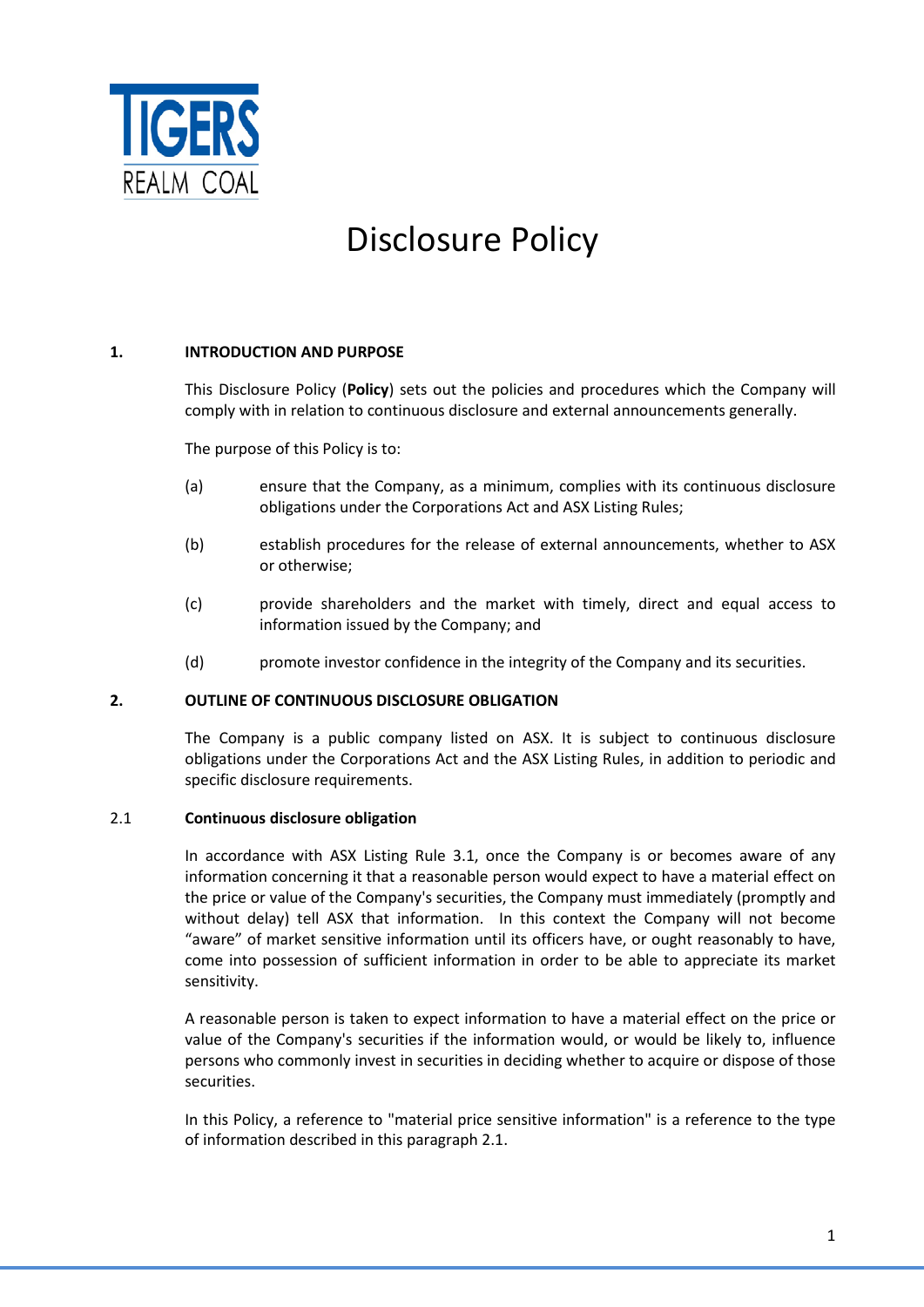

## 2.2 **Company not to release information to others before ASX**

In accordance with ASX Listing Rule 15.7, the Company must not release information that is for release to the market to anyone until it has given the information to ASX, and has received an acknowledgement that ASX has released the information to the market.

## 2.3 **Exception to the continuous disclosure obligation**

ASX Listing Rule 3.1A contains the only exception to ASX Listing Rule 3.1. Pursuant to ASX Listing Rule 3.1A, disclosure to the market is not required while all of the following are satisfied:

- (a) one or more of the following 5 situations applies:
	- (i) it would be a breach of a law to disclose the information;
	- (ii) the information concerns an incomplete proposal or negotiation;
	- (iii) the information comprises matters of supposition or is insufficiently definite to warrant disclosure;
	- (iv) the information is generated for internal management purposes of the entity; or
	- (v) the information is a trade secret; and
- (b) the information is confidential and ASX has not formed the view that the information has ceased to be confidential; and
- (c) a reasonable person would not expect the information to be disclosed.

# 2.4 **False market**

If ASX considers that there is, or is likely to be, a false market in the Company's securities, and asks the Company to give it information to correct or prevent a false market, the Company must immediately give ASX that information.

## **3. POLICY**

The Company's policy is to strictly comply with its continuous disclosure obligations (refer paragraph 2).

The Company will immediately notify ASX on becoming aware of any information concerning it that a reasonable person would expect to have a material effect on the price or value of the Company's securities, unless exempted by the ASX Listing Rules (refer paragraph 2.3).

The Company has developed the following policy and procedures to ensure that it complies with its continuous disclosure obligations.

## 3.1 **Pre-result periods**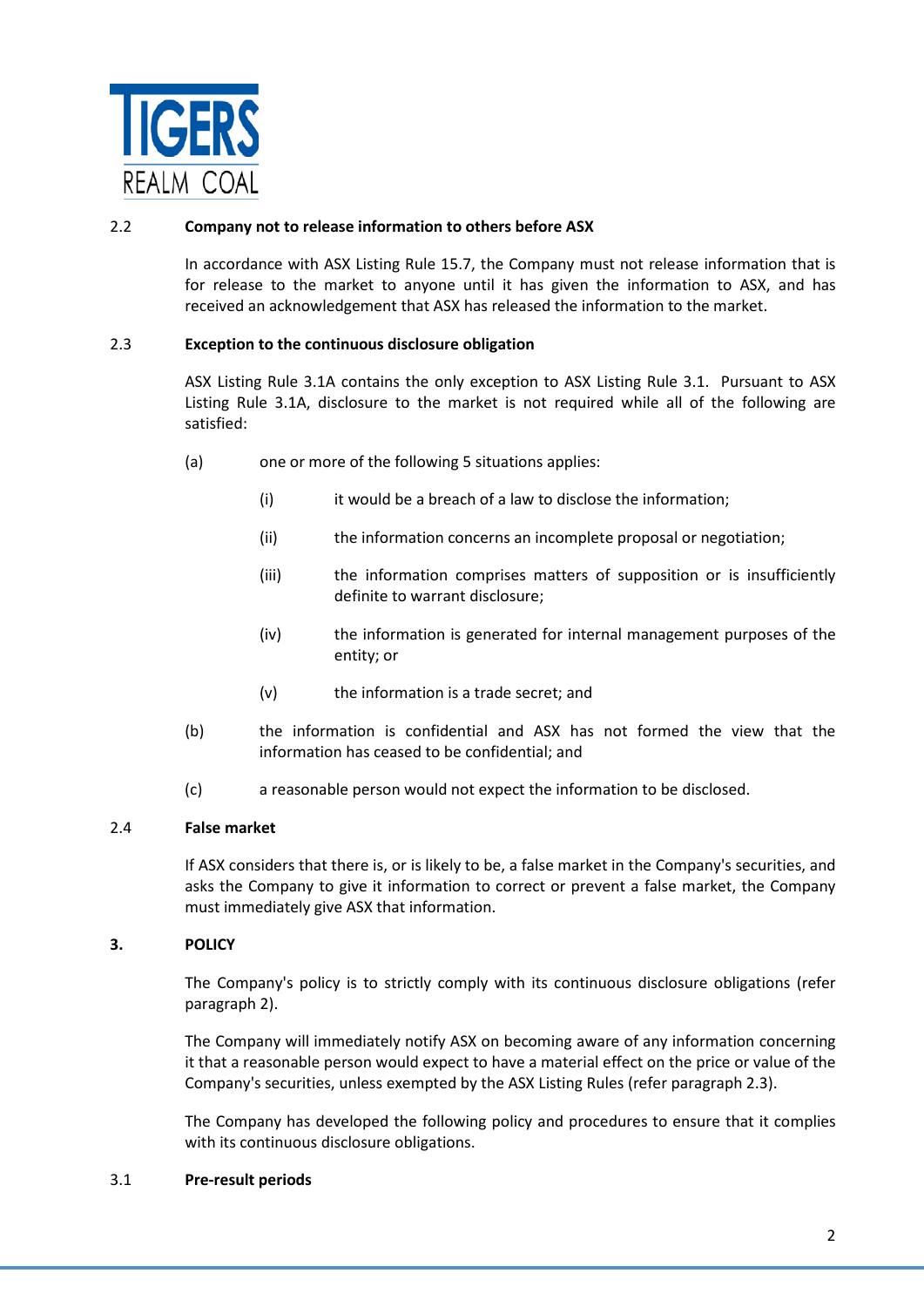

To prevent inadvertent disclosure of material price sensitive information, during the periods between the end of its financial reporting periods and the actual half yearly and annual results release, the Company will not discuss any financial information, broker estimates and forecasts, with institutional investors, individual investors, stockbroking analysts, or the media unless the information being discussed has previously been disclosed to ASX.

Any proposal to deviate from this policy is subject to approval in advance from the CEO and, if any briefings or meetings are held during a pre-results period, there must be no discussion or provision of financial or other information in breach of the Company's continuous disclosure obligation.

## 3.2 **Media and market speculation**

The Company has a general "no comments" policy in relation to market speculation and rumours, which must be observed by employees at all times. However, the Company may issue an announcement in response to a market speculation or rumour where it is necessary to comply with the continuous disclosure obligations, for example, for the purpose of correcting factual errors or responding to a formal request from ASX for information.

Where the Company is relying on the carve-out in Listing Rule 3.1A so as not to disclose information about a market sensitive transaction it is negotiating, it will monitor media sources (including social media sources that regularly post comments about the Company) in order to determine whether the relevant information remains confidential. The Company will consider and adopt appropriate policies to assist in the monitoring of such sources.

Employees who are approached by the media or any external parties for information should observe the "no comments" policy and notify the CEO as soon as possible.

# 3.3 **Discussions with analysts or investors**

The following guidelines apply in relation to briefings or other conferences with analysts or investors:

- (a) information which is, or may be material price sensitive information, that has not been announced to ASX and the market must not be disclosed in these briefings, either verbally or in writing;
- (b) the Company will not selectively release information to any investor, analyst or media representative and all employees involved in conducting briefings or attending conferences shall take appropriate steps to ensure no selective information release occurs;
- (c) if a question raised during the briefing or conference can only be answered by disclosing material price sensitive information which has not been previously disclosed to ASX, the employee must decline to answer the question and take the question on notice;
- (d) if an employee present at a briefing or conference considers that material price sensitive information that was not previously disclosed may have been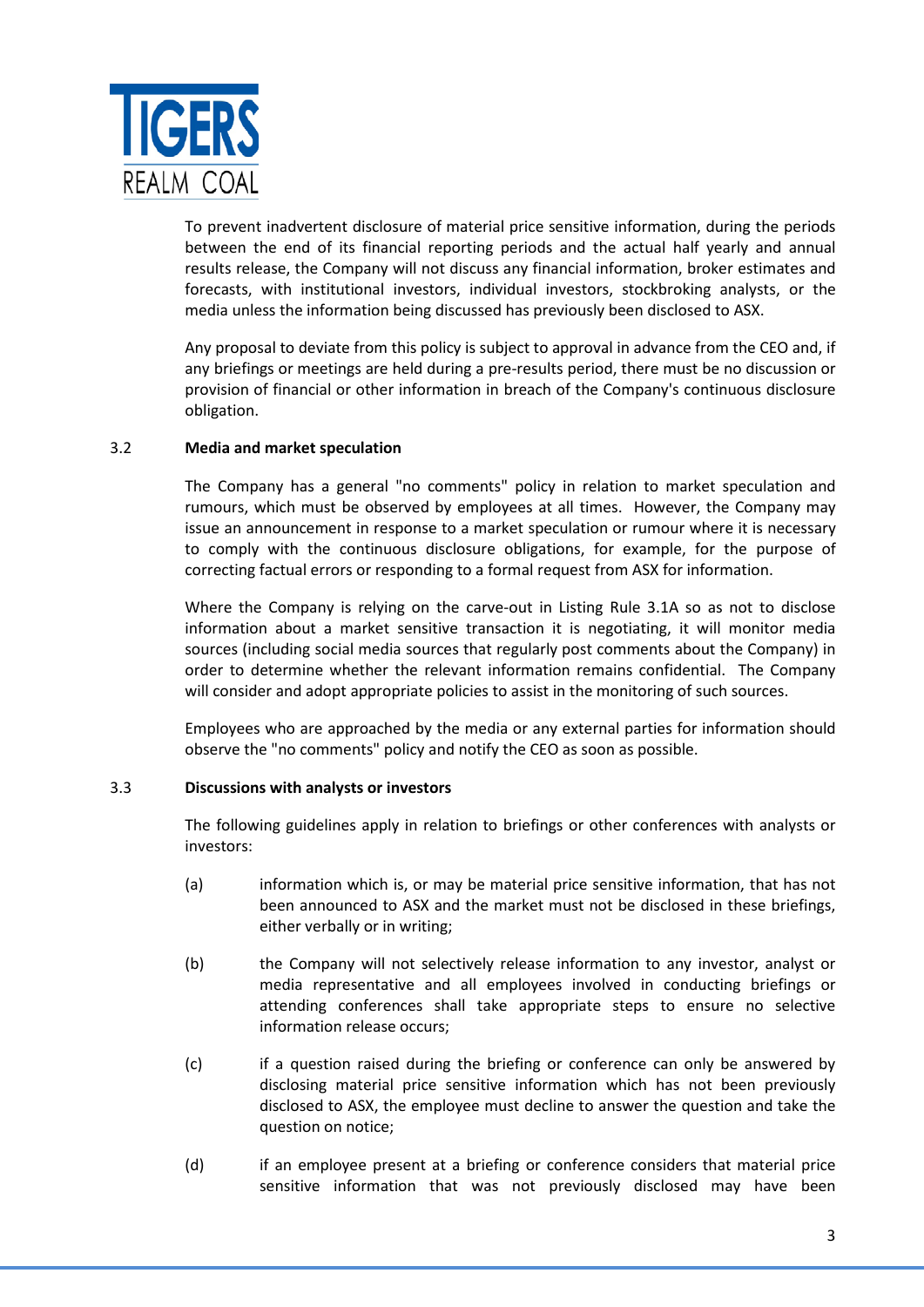

inadvertently disclosed during the briefing or conference, he or she must immediately notify the CEO; and

(e) a copy of all presentation material will be disclosed through ASX and placed on the Company's website.

## 3.4 **Responding to analyst reports and forecasts**

Stockbroking analysts frequently prepare reports on securities of listed entities, including the Company, which contain performance and financial forecasts.

The Company will not endorse any such reports, and will restrict its comments to factual matters and/or publically available information contained in the report. No comment will be made on analysts' conclusions, any assumptions made in the report or models used.

If a draft report has been sent to the Company for comments, it should be forwarded immediately to the CEO.

## 3.5 **Chatrooms and social media**

Company employees or associated parties must not participate in chatroom or other social media discussions on the internet where the subject matter relates to the Company unless authorised in writing to do so by the CEO.

Any such participation must clearly identify the participant both by name and as a Company spokesperson.

## 3.6 **Responding to unexpected questions**

When faced with an unexpected question about information which is or may be material price sensitive information, Company employees must respond only with information which has previously been disclosed to the market. If answering the question requires the disclosure of such information that has not been disclosed, or if employees are in doubt as to whether or not certain information has already been disclosed, employees must decline to answer the question. Employees must take the question on notice so that the formal process of releasing such information can operate.

## 3.7 **Inadvertent disclosure of information**

Disclosure of material price sensitive information to an external party prior to disclosure to ASX constitutes a breach of ASX Listing Rule 15.7. To prevent such a breach and to minimise the consequences should such a breach occur, the following procedures apply.

If a Company employee becomes aware that:

- (a) there may have been inadvertent disclosure of material price sensitive information (which has not been disclosed to ASX) during any communication with external parties; or
- (b) confidential Company information may have been leaked (whatever its source),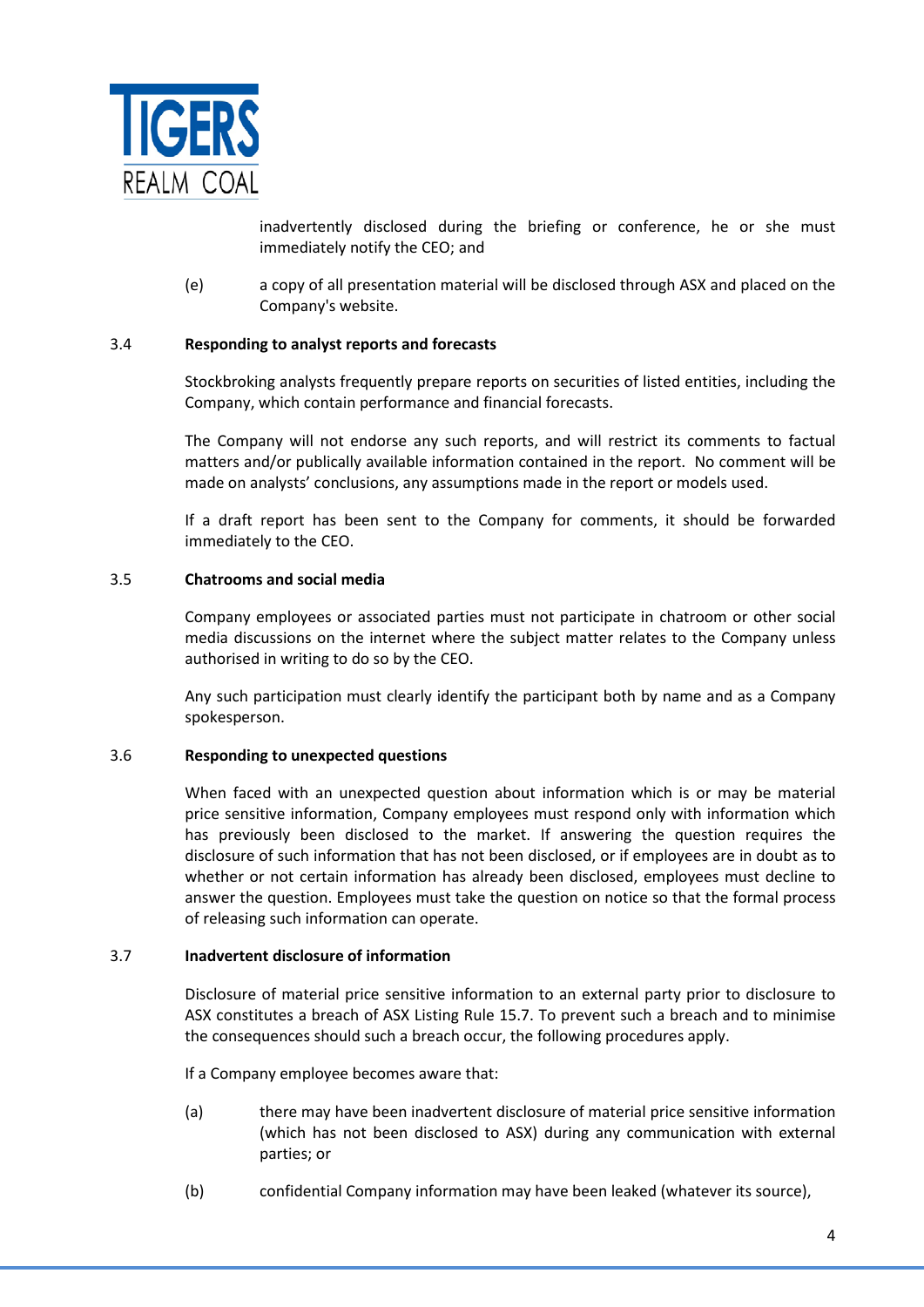

he or she should immediately notify the Company Secretary. In such a situation, the Company will need to consider a formal ASX announcement.

Where the confidential information disclosed during external communications is not material price sensitive information, the Company will still ensure equal access to that information by posting it on its website.

## 3.8 **Trading halts and suspensions**

In order to facilitate an orderly, fair and informed market, it may be necessary from time to time for the Company to request a trading halt or suspension from ASX.

The CEO and Chairman, in consultation with the Company Secretary, will make all decisions in relation to trading halts and suspensions. No other employees are authorised to request a trading halt or suspension on behalf of the Company.

## **4. ROLES AND RESPONSIBILITIES**

## 4.1 **Board of Directors**

The Board has an overriding responsibility for ensuring the Company's compliance with its continuous disclosure obligations. Continuous disclosure issues will be a standing agenda item for every Board meeting, committee meetings and all other meetings from business unit level upwards.

The Board will be informed of all ASX announcements before their release.

The CEO and Chairman are responsible for the overall administration of this Policy. In particular, the CEO and Chairman are responsible for:

- (a) ensuring that the Company is compliant with its continuous disclosure obligations;
- (b) all communications with ASX;
- (c) reviewing proposed external announcements, and consulting with appropriate members of the Board, senior management and/or external advisers as necessary;
- (d) implementing reporting processes and determining divisional guidelines (financial or qualitative) for materiality of information;
- (e) reporting on continuous disclosure issues regularly to the Board;
- (f) keeping a record of all ASX and other announcements that the Company has made;
- (g) monitoring the effectiveness of this Policy, including the understanding by employees in general of the principles and spirit of continuous disclosure; and
- (h) regularly reviewing this Policy for legislative changes or development of best practice, and communicating any amendments to the Company employees.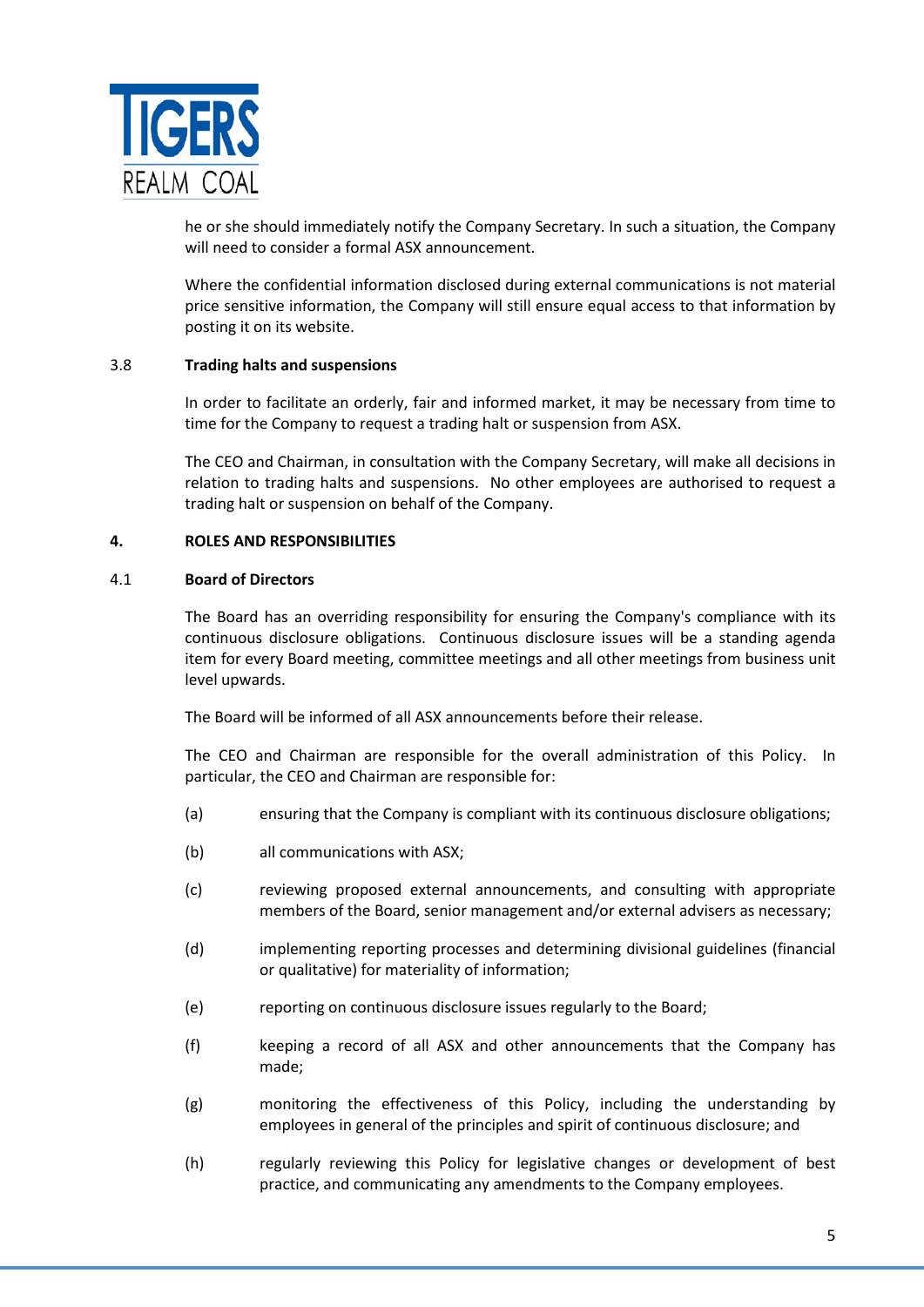

The CEO and Chairman may delegate aspects of the administration of this Policy to Company employees. Delegation is subject to the limitations below:

- (i) the determination of whether information should be disclosed to ASX must be made with the input of the CEO and Chairman or in the absence of the CEO and Chairman by the Company Secretary;
- (j) the sign off of any final ASX announcement can only be made by one of the individuals designated under this Policy; and
- (k) a trading halt or suspension may only be requested by one of the individuals designated under this Policy.

## 4.2 **Company Secretary**

Only the Company Secretary, or in the absence of the Company Secretary, the CEO, has the authority to lodge announcements with ASX.

## 4.3 **Authorised spokespersons**

The only Company officers and employees authorised to speak on behalf of the Company to the market or other external parties referred to in this Policy (as relevant) are the CEO and Chairman and other persons authorised by the CEO and Chairman from time to time.

Authorised spokespersons should be briefed by the Company Secretary about relevant prior disclosures by the Company before speaking with external parties. When communicating with external parties, an authorised spokesperson:

- (a) should ensure all comments relate to information within the public domain and/or are not material, as the disclosure of confidential information, even if inadvertent, may result in the information no longer falling within the exception to ASX Listing Rule 3.1 and therefore becoming disclosable to ASX immediately;
- (b) may clarify information that the Company has released to ASX but must not comment on material price sensitive information that has not previously been released;
- (c) should limit any comments to his or her area of expertise as much as possible; and
- (d) should liaise with the Company Secretary after the external communication is made, if it is possible that any confidential information has been disclosed which may require disclosure to ASX.

## 4.4 **Disclosure Officers**

The Company operates a global business, primarily in Russia. In order to ensure that material price sensitive information is identified and notified to the CEO or Company Secretary, a Disclosure Officer has been appointed to report on each of the following business units:

(a) Business Development;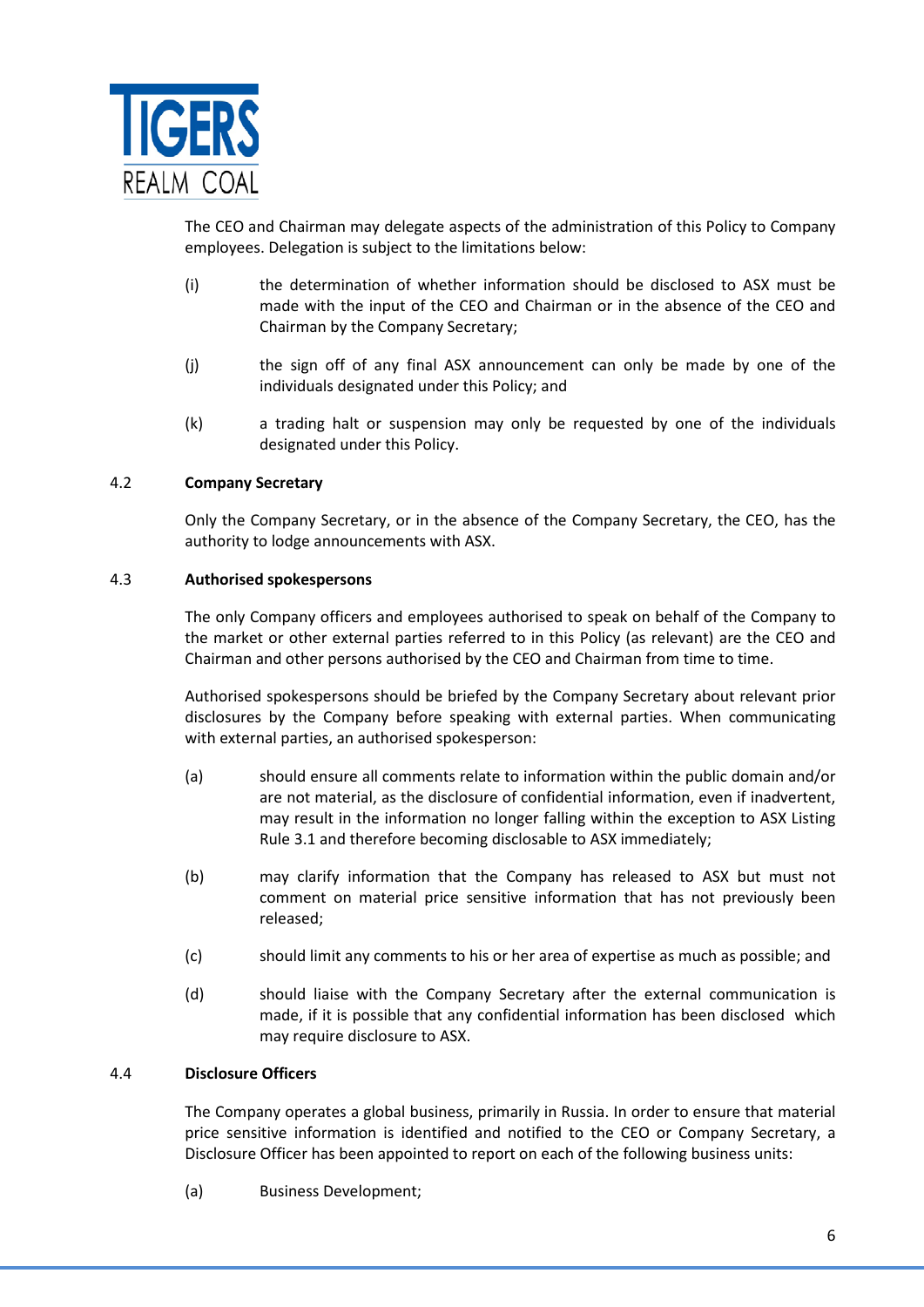

- (b) Project management for each project site;
- (c) Exploration;
- (d) Finance and Treasury;
- (e) Investor Relations and Communications; and
- (f) Health Safety, Environment and Community.

Disclosure Officers are responsible for reporting any material price sensitive information within their business unit to the CEO.

## 4.5 **Employees**

As soon as an employee of the Company becomes aware of information which may be material price sensitive information and which has not been previously released to ASX, he or she must immediately notify:

- (a) in the case of Directors, senior management and Disclosure Officers the CEO or Chairman; and
- (b) in the case of all
- (c) other employees the Disclosure Officer of their business unit, who will in turn notify the CEO.

The determination of whether certain information is material price sensitive information which is subject to continuous disclosure necessarily involves the use of judgment. There will inevitably be situations where the issue is less than clear. If an employee comes across information which potentially falls within the category of material price sensitive information, they should treat it as if it is material price sensitive information, notify the CEO and leave the question for the CEO and/or Chairman to resolve.

As a guide, a list of the matters which generally require disclosure is set out in Annexure A.

The CEO and/or Chairman may from time to time develop further guidelines to assist in assessing what is material price sensitive information for a particular division of the Company, and will make these guidelines available to all employees.

## 4.6 **Advisers and Consultants**

The Company will require consultants and professional advisers engaged by the Company or any of its subsidiaries to adhere to this Policy. The Company may ask such consultants and professional advisers to sign a Confidentiality Agreement.

## **5. PROCEDURE FOR ASX AND OTHER EXTERNAL ANNOUNCEMENTS**

5.1 **ASX Announcements**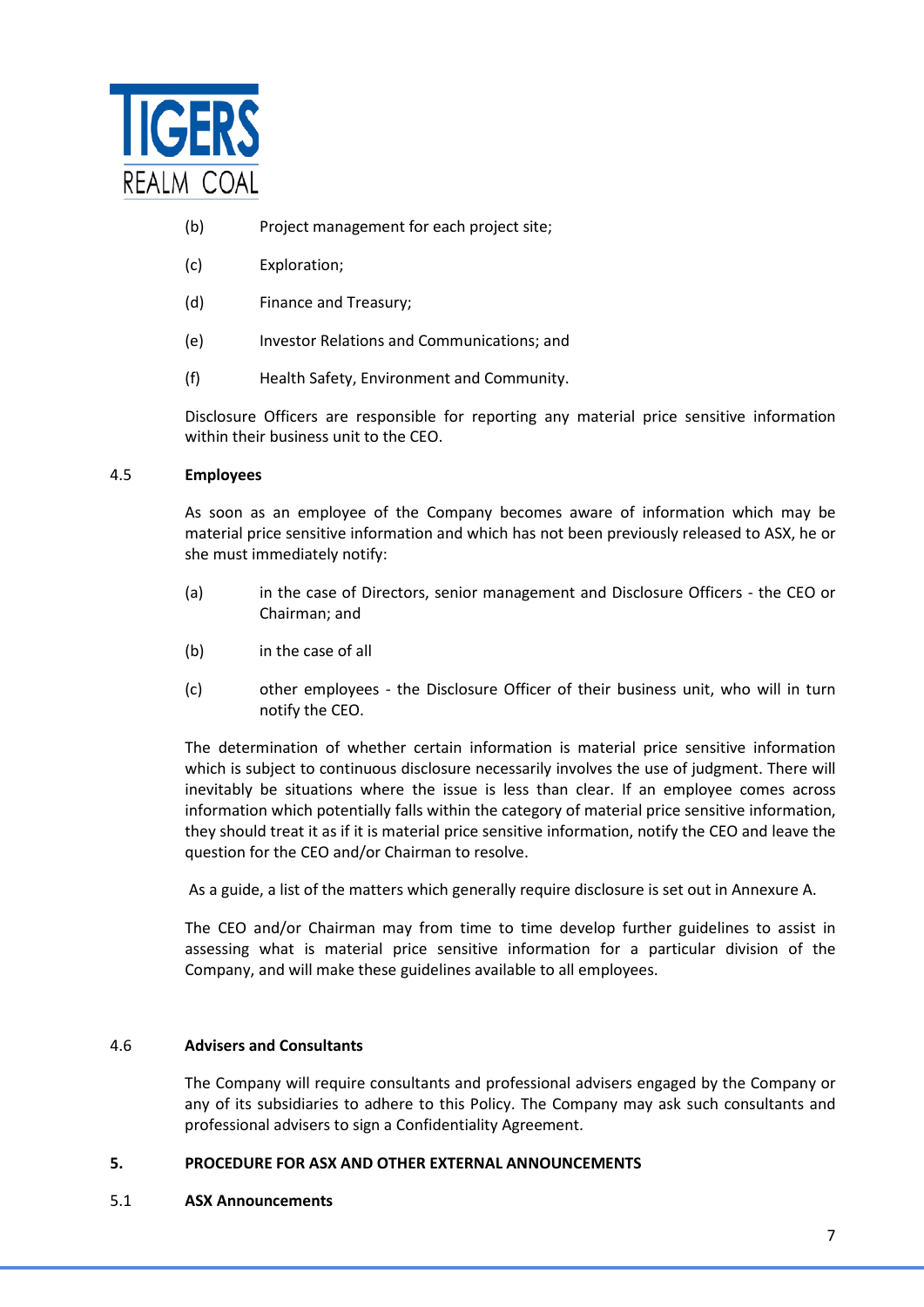

The following procedures will apply in relation to the approval and release of all ASX announcements:

- (a) **Review of material price sensitive information** after receiving notification of information which is material price sensitive or potentially material price sensitive, the CEO and Chairman will review the information in a timely manner to determine whether the information needs to be disclosed to ASX. Where there is doubt as to whether certain information should be disclosed, the CEO and Chairman will discuss the issue with appropriate senior executives and/or members of the Board and, if necessary, seek external advice.
- (b) **Prepare ASX announcement** if the information is required to be disclosed, the Company Secretary and/or relevant members of management (as appropriate) will prepare a draft ASX announcement. ASX announcements must be factual, relevant, and expressed in an objective and clear manner. The use of emotive or intemperate language should be avoided.
- (c) **Obtain sign off** the draft ASX announcement must be signed off by the CEO and/or Chairman
- (d) **Lodge announcement** the Company Secretary will, on behalf of the Company, lodge the announcement with ASX electronically.
- (e) **Advise Directors** immediately after receiving an acknowledgement from ASX that the announcement has been released to the market, the Company Secretary will copy the announcement to each Director.
- (f) **Post announcement on the Company website** within 24 hours of receiving an acknowledgement from ASX that the announcement has been released to the market, the Company Secretary will post the announcement onto the Company's website.

Having regard to the Company's obligation to disclose any material price sensitive information "as soon as it becomes aware" of the information, the above steps, where required, should be taken as a matter of urgency.

The Company must not release material price sensitive information publicly until it has disclosed this information to ASX and received confirmation of its release by ASX.

If information is to be released by the Company's Head Office and simultaneously in another geographical location (for example, by a foreign joint venture partner), the Company Secretary will consult with the relevant parties to determine how the requirement of the ASX Listing Rules will impact on the timing of the disclosure.

## 5.2 **Other external announcements**

All other external announcements (including speeches, presentations, journal articles and submissions (other than those to be released to ASX)), whether verbal or written, must be approved by the CEO and/or Chairman.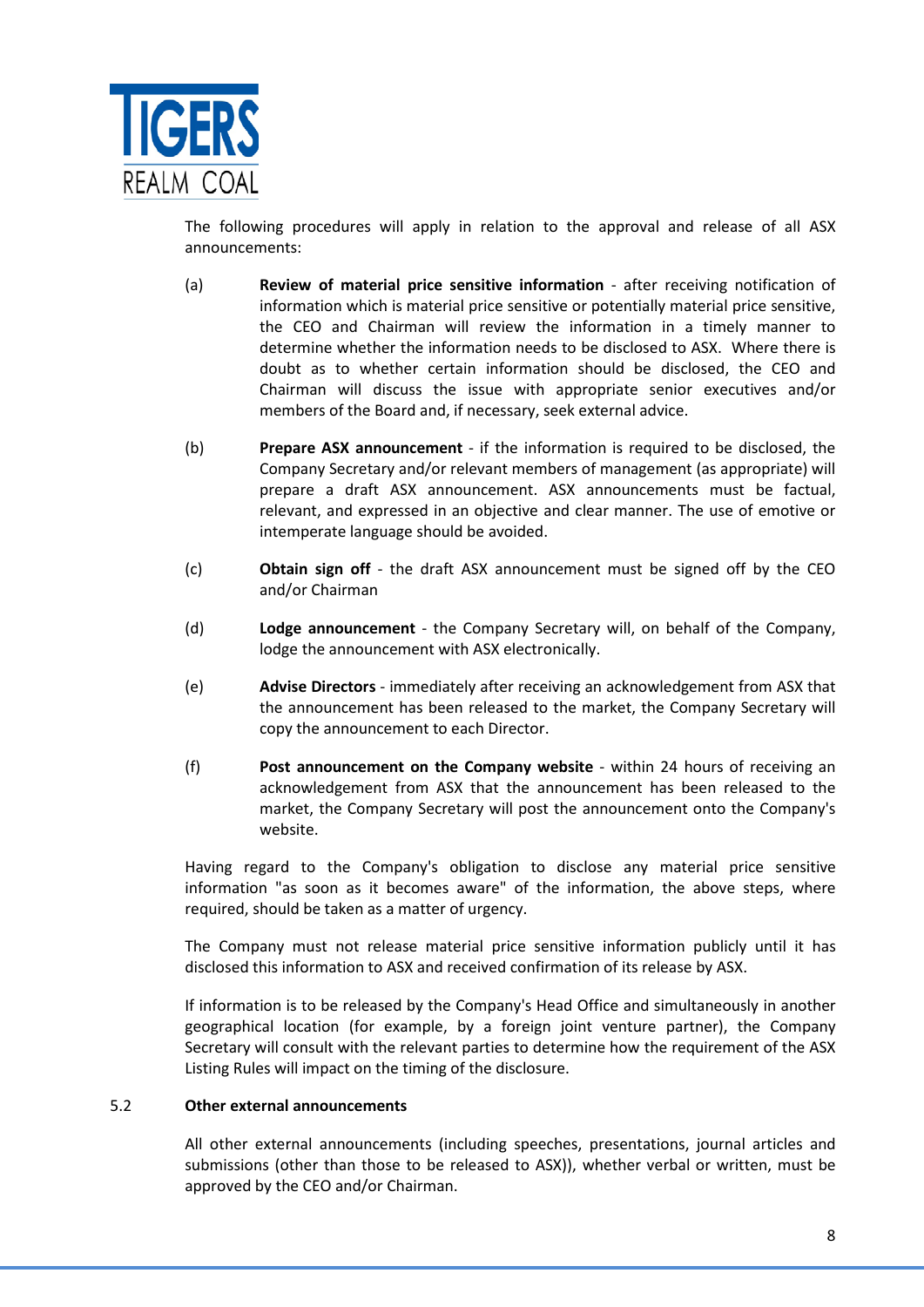

#### 5.3 **Joint announcements**

In situations where the Company needs to issue a joint announcement with a joint venture or project partner, the Company will seek to give the partner the opportunity to review the announcement prior to its release, provided that it does not compromise the Company's ability to comply with its disclosure obligation.

## **6. BREACH**

## (a) **Penalties for non-compliance**

Non-compliance with continuous disclosure obligations may constitute a contravention of the Corporations Act and/or the ASX Listing Rules.

This may result in fines for the Company, personal liabilities for directors, officers, employees or any other person involved in the contravention, and damage to the Company's reputation.

A breach of this Policy by an employee may also result in disciplinary action against the employee including dismissal is serious cases.

#### (b) **Infringement notices**

If ASIC has reasonable grounds to believe that the Company has contravened its continuous disclosure obligations and has followed certain specified procedures, ASIC may issue an infringement notice to the Company.

#### **7. FURTHER INFORMATION**

Directors, officers and employees should read this Policy carefully and familiarise themselves with the policy and procedures detailed.

If you have any questions on the Policy, or require further information, contact the Company Secretary.

## **8. REVIEW BY THE BOARD**

The Company will review this Policy annually as legislative requirements change and best practice for continuous disclosure evolves.

The Company Secretary will communicate any amendments to Company employees.

This Revision 1 approved by the Board of Directors on 23<sup>rd</sup> April 2013.